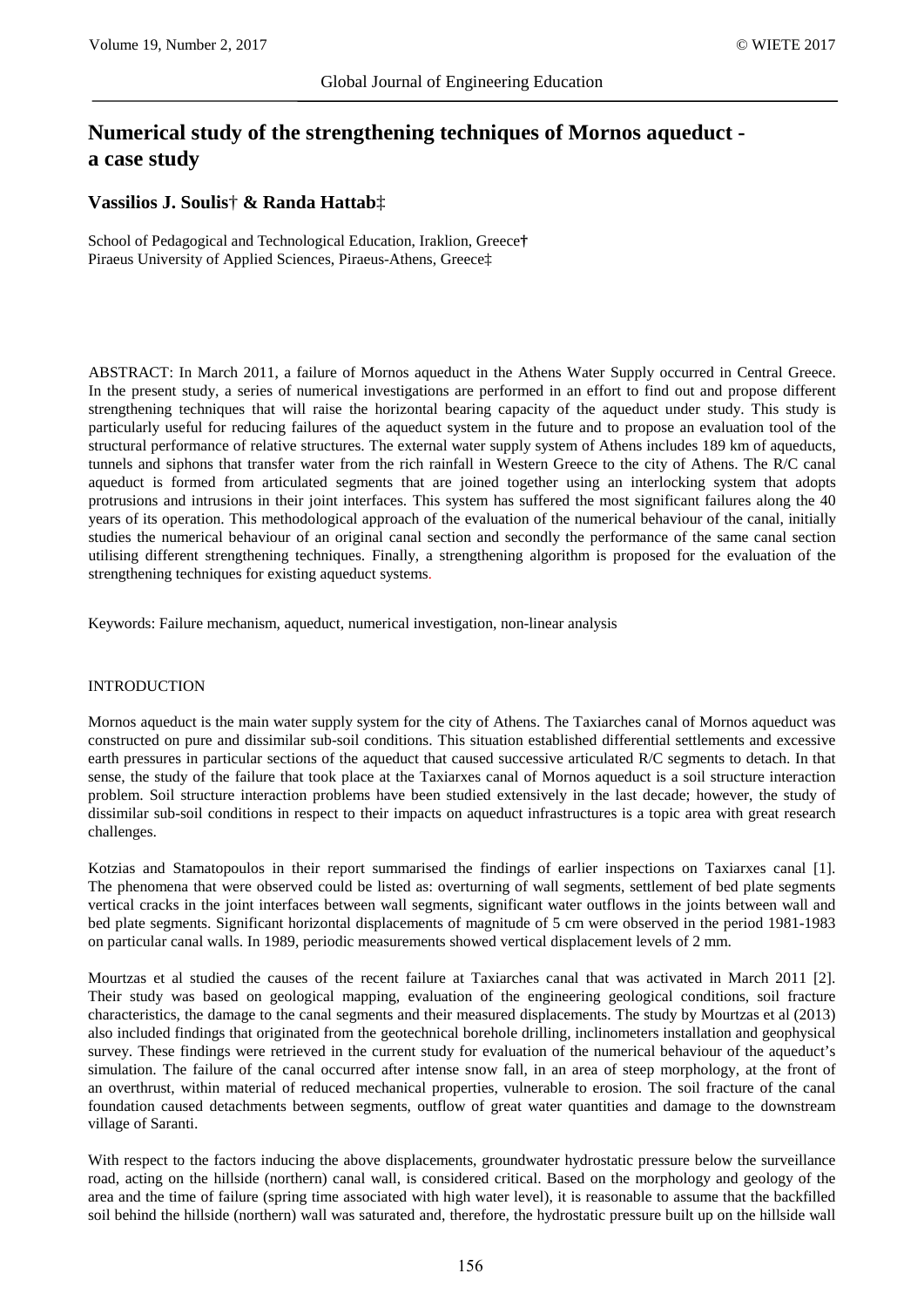and the buoyancy of the canal bed plate are considered as the major destabilising factors. It is considered that the largest size detachment occurred at the joint area between canal segments No 6 and 7, thus, causing severe soil erosion, which finally led to the occurrence of the main slide (eastern gully, Figure 1 and Figure 2). This hypothesis is considered reasonable, taking into account that the canal curvature is maximised there and, therefore, due to the displacement of adjacent canal segments it would have caused even larger joint detachment. Furthermore, at the area of segments No 6 and 7, the thickness of erodible material (mainly tectonic breccias) is increased, thus, explaining the larger size of the main slide area (eastern gully).





Figure 1: Soil subsidence uphill of the left canal wall between segments 1 and 2 [2].



The El Dorado Irrigation District [3] faces the same problems as the Athens Water Supply and Sewerage Company in their task to conserve the water carrying system that they both supervise. Over the 65-year record, the canal has experienced an average failure incidence rate of 1.4 per year. The causes of these failures include landslides, snow, ice, fire, trees, normal wear and vandals. Certain portions of the canal have had a much higher frequency of failure than others. The likelihood of such failures is higher in wet years and major storm events.

In the current study, a numerical simulation was built in an effort to validate qualitatively the findings of the extensive visual inspection in terms of the kinematics and the failure mechanism of the aqueduct. Furthermore, two strengthening techniques were selected and their influence on the structural behaviour of the aqueduct under study is investigated. The first strengthening scheme introduces beam elements in the top of the *U* shape aqueduct that join the sides of the aqueduct's walls. The second strengthening scheme introduces horizontal anchors that join together the adjacent wall segments of the aqueduct. Finally, an algorithm is proposed that presents the successive steps that must be followed for an optimum design of strengthening schemes.

## STRUCTURAL DESCRIPTION OF R/C CANAL SEGMENTS

The canal segments, walls and the bed plates were constructed from reinforced concrete. The vertical walls were designed as gravity walls with trapezoidal shape. The left wall in respect to the water flow was higher than the right wall. The reason for this design difference is related to the backfill soil conditions of the surveillance road that the left wall was designed to retain. On the contrary, the right wall was adjacent to the steep soil of the original excavation with slope inclination higher than 2:3 (h: b). Later, the right wall was strengthened by the application of pre-stressed steel wires (18Φ4.5/80 cm). The typical geometry of a canal section in the area of failure is shown in Figure 3. The reinforcement details are also shown in Figure 3. In Table 1, the *as built* material properties of the construction materials are listed.

| Stage of       | Class       | Young modulus of    | Compressive strength   | Tensile strength of |  |
|----------------|-------------|---------------------|------------------------|---------------------|--|
| implementation |             | concrete $(N/mm^2)$ | of concrete $(N/mm^2)$ | concrete $(N/mm^2)$ |  |
| Concrete       | <b>B160</b> | 26.000              |                        |                     |  |
| Steel          | STIV        | 200,000             | 500                    |                     |  |

| Table 1: As built strength of concrete and steel properties for the canal segments. |  |
|-------------------------------------------------------------------------------------|--|
|-------------------------------------------------------------------------------------|--|

| Soil-structure interface                             |                                                                           |       |       |     |      |  |  |
|------------------------------------------------------|---------------------------------------------------------------------------|-------|-------|-----|------|--|--|
| A/a                                                  | Sub-soil characterisation<br>E(Mpa)<br>G(Mpa)<br>c(Mpa)<br>Friction coef. |       |       |     |      |  |  |
| Strong sub-soil                                      | Fill-base material                                                        |       |       |     | 0.36 |  |  |
| Weak sub-soil                                        | Erodible material of overthrusted zone                                    |       |       |     | 0.36 |  |  |
| Sliding behaviour between concrete-concrete surfaces |                                                                           |       |       |     |      |  |  |
| Concrete-concrete                                    |                                                                           | 2.600 | 1.083 | 0.2 | 0.60 |  |  |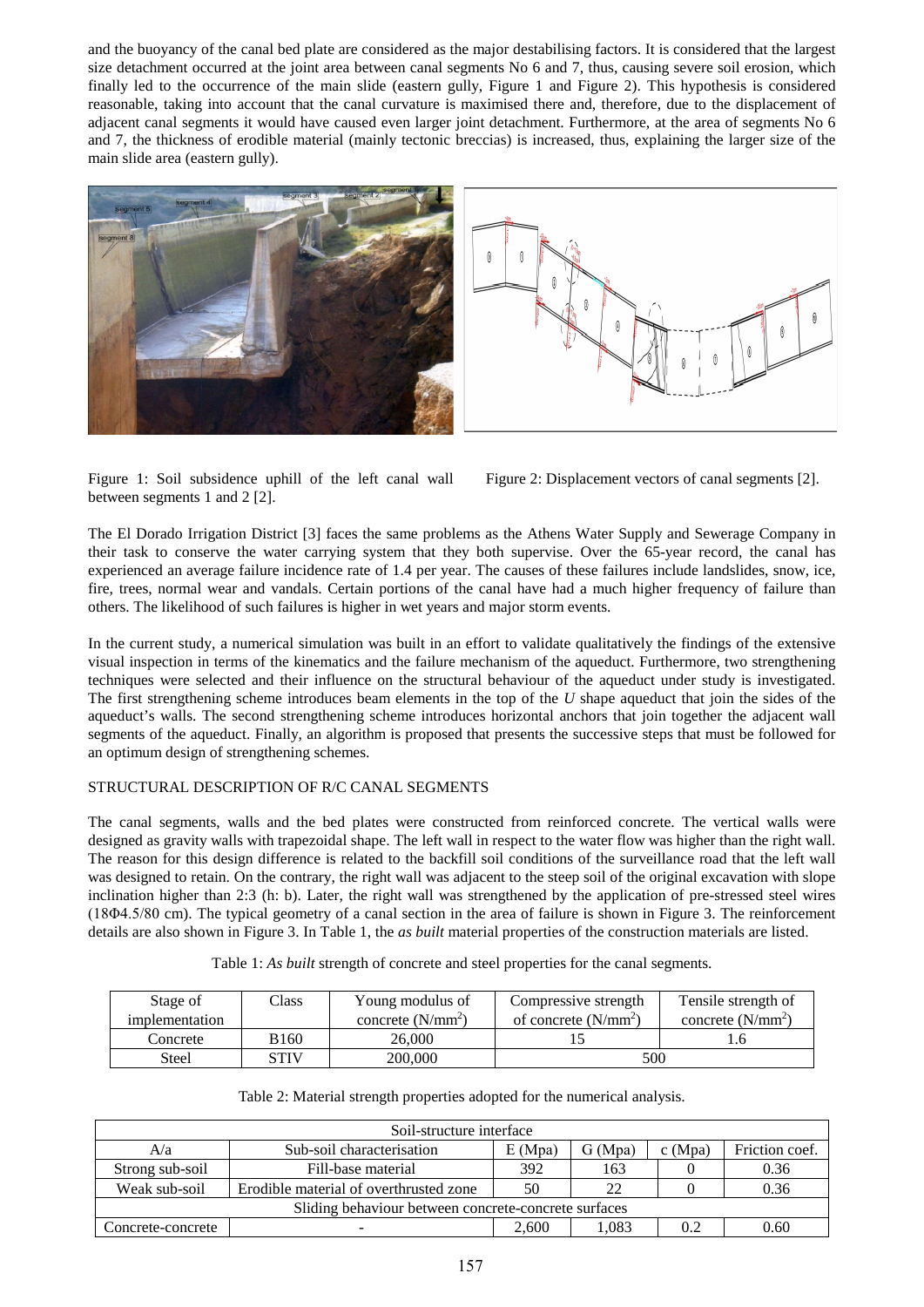In Table 2, two sets of soil material properties are presented; one strong and one weak. The strong set of material properties concern the fill–base material properties as originally adopted in the design of the project, and the weak set of material properties concern the soil material in the overthrusted zone (below segments No 6 and 7). In Table 2, the deformability parameters for soil-structure interface are depicted and, more specifically, the young modulus E, the shear modulus G, together with the Poisson's ratio and the coefficient of friction. In the same table the equivalent young modulus E, the shear modulus G, the Poisson's ratio, the cohesion *c* and the friction coefficient values for the concrete to concrete joint interface are presented.



Figure 3: Typical reinforcement details of the canal section in the area of failure \*distances cm.

# NUMERICAL SIMULATION OF MORNOS AQUEDUCT IN THE ZONE OF FAILURE

The Lusas 14.7 finite element commercial software was utilised to perform the non-linear static numerical analyses of the aqueduct under a combination of vertical and horizontal loadings [4]. The aqueduct's length that suffered the most severe failures and detachments is simulated in this section. The aqueduct length that was considered in this study spans 108 m. The original layout of the aqueduct in the Taxiarches area was utilised for the realisation of the numerical simulation. One load combinations were considered to act on the canal. It was assumed that the high water level was on the surveillance road next to the canal section (4 m). The canal was considered that has failed with a water level of 3 m inside its section. These load combinations that were tested are depicted in Table 3.

| Table 3: Load combination acted on the aqueduct. |
|--------------------------------------------------|
|                                                  |

| A/a | oad combination                       | PE(KN/m) | PW(KN/m) | BW(KN/m) |
|-----|---------------------------------------|----------|----------|----------|
|     | High water level on surveillance road | . 10     |          | 0.JJ     |

Table 4: Friction and cohesion values recommended by Cl. 6.2.5(2) of Eurocode 2 (2004).

| Surface texture                | Friction coefficient, $\mu$ | Concrete cohesion, $c$ (Mpa) |
|--------------------------------|-----------------------------|------------------------------|
| Smooth or <i>left as-cast</i>  | 0.60                        |                              |
| Transverse roughened           | 0.70                        | 1.4                          |
| Projecting steel reinforcement | 0.60                        |                              |

Table 5: Outline of the numerical analyses.

| Aqueduct analysis case | Load combination    | Sub-soil conditions<br>under aqueduct | Structural strengthening scheme           |
|------------------------|---------------------|---------------------------------------|-------------------------------------------|
| Analysis No 1          | High water level on | Non-uniform sub-soil                  | Vertical pre-stressing wires in the right |
|                        | surveillance road   |                                       | wall (originally failed)                  |
| Analysis No 2          | High water level on | Non-uniform sub-soil                  | Horizontal joint top beams and vertical   |
|                        | surveillance road   |                                       | pre-stressing wires in the right wall     |
| Analysis No 3          | High water level on | Non-uniform sub-soil                  | Vertical and horizontal pre-stressing     |
|                        | surveillance road   |                                       | wires in the right wall                   |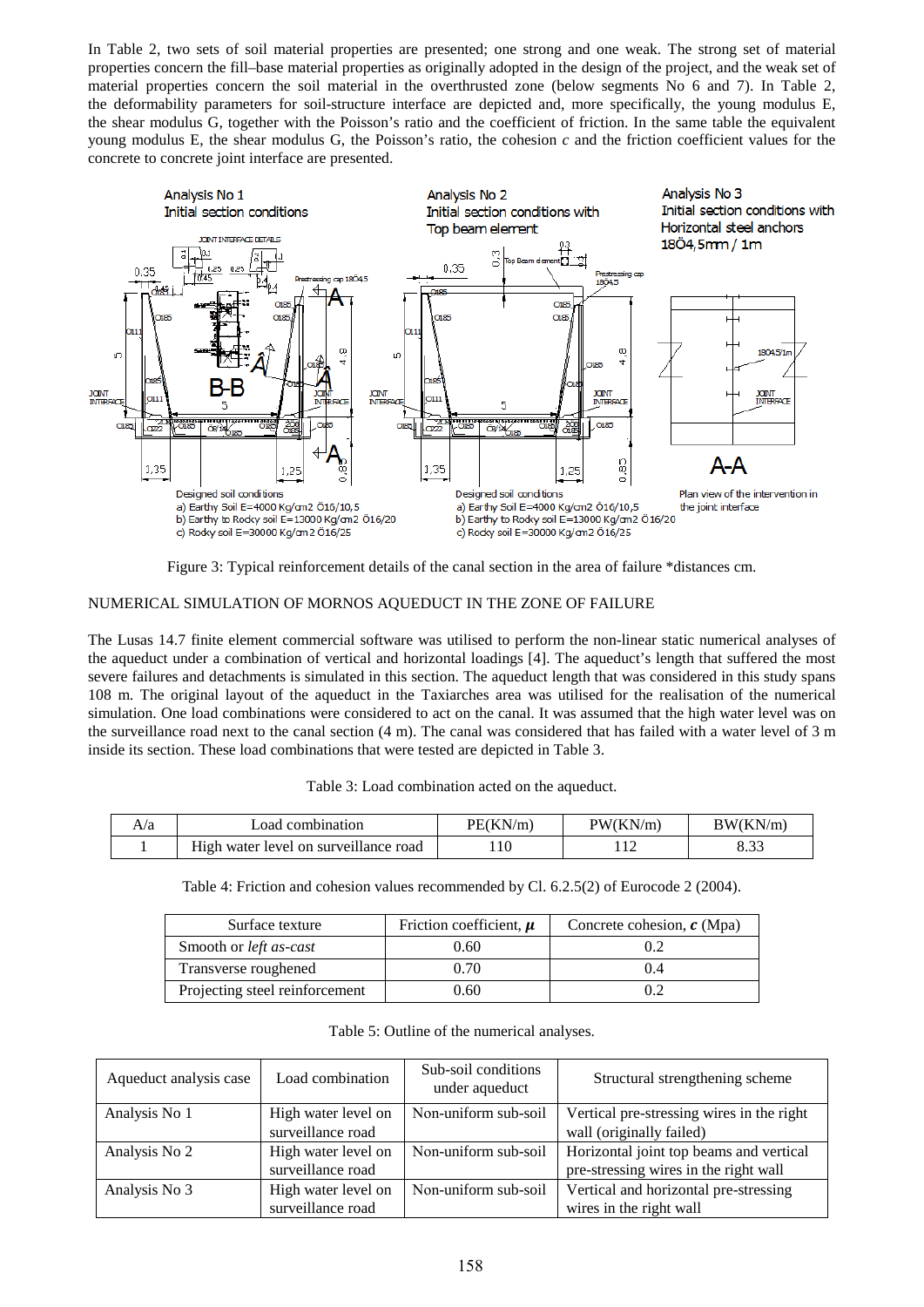The friction and cohesion values recommended by Cl. 6.2.5(2) of the Eurocode 2 are adopted for the simulation of the joint interface between aqueduct segments (Table 4) [5]. Each load combination was comprised of simultaneous action of horizontal active thrust PE, the hydrostatic thrust PW, the gravity load of the aqueduct itself and the upward buoyancy thrust BW of the canal section. The horizontal loads PE, PW were acting transversely to the left and right wall of the aqueduct in direction Y-Y. An outline of the numerical analyses that were carried out to evaluate the different strengthening schemes is reported in Table 5.

Non-linear static analyses were performed assuming each load combination acted separately. The R/C aqueduct walls were simulated by thick shell elements that varied in thickness along their height. The non-linear isotropic multi crack failure criterion (Jefferson, A.D. [6]), was also assumed for the simulation of the wall and bed plate segments. Non-linear 3-D joint interface elements have been adopted for the simulation of: a) the joint interface between wall segments; b) the joint interface between left wall segments and bed plate segments; and c) the joint interface between bed plate segments. The right wall was monolithically jointed to the bed plate segment due to the pre-stressing intervention. The aqueduct was assumed to be laying on uniform fill material as it was assumed in the original study, except a small area under segments 6 and 7 that was identified after the failure and it coincides with the over thrusted soil zone as is shown in the displacement vector graph (Figure 2). The canal was pinned in its ends, where it was in contact with intact canal segments (Figures 5, 6 and 7).

The measured displacement pattern of the failed aqueduct sections has occurred after the original displacement and during the soil erosion that followed the outflow of water from the detached joints. The numerical analysis could not identify the rigid body motion of the aqueduct after failure and after the soil erosion of the foundations of the aqueduct. In Table 6, the numerical predicted patterns of displacements are presented for the three different analyses carried out. The results from analyses No 1 and No 3 have shown much greater displacements in comparison with Analysis No 2.

The load combination that predicts the highest magnitudes of displacement is associated with high water table and, therefore, high hydrostatic pressures acting on the exterior wall of the canal are due to the saturated soil conditions. All the non-linear mechanisms were developed in the interface joints between successive segments. This is an additional reason that suggests that failure was a consequence of detachment of joints that was soon followed by leakage of water that caused the vertical displacement (sinking) of the subsoil next to the canal segments in the right hillside of the canal. In that sense, the failure mechanism was predicted successfully by the numerical simulation.



Figure 4: Strengthening evaluation algorithm.

In Figure 4, a strengthening evaluation algorithm is proposed for aqueduct structures. This algorithm was applied in the current investigation. The two strengthening schemes (Analysis No 2 and No 3) are evaluated in respect to the failure pattern (*x* sign) and the non-linear mechanism of the joint interface that is developed in respect to the failure pattern predicted by the actual structural scheme that originally failed (Analysis No 1). The comparison between the failure patterns predicted by the three analyses is shown in Figures 5a, 6a and 7a. The distribution of these failures is most extended in Figures 5a and 5c. The same inspection is carried out for the axial elongation of the interface in Figures 5b, 6b and 7b. Finally, the tensile and compressive in-plane stresses in the walls of the aqueduct for the three analyses can be depicted in Figures 5c, 6c and 7c. The vertical displacements that were approximated numerically were of magnitude of 2.6 mm. Table 6 shows the results of the three analyses.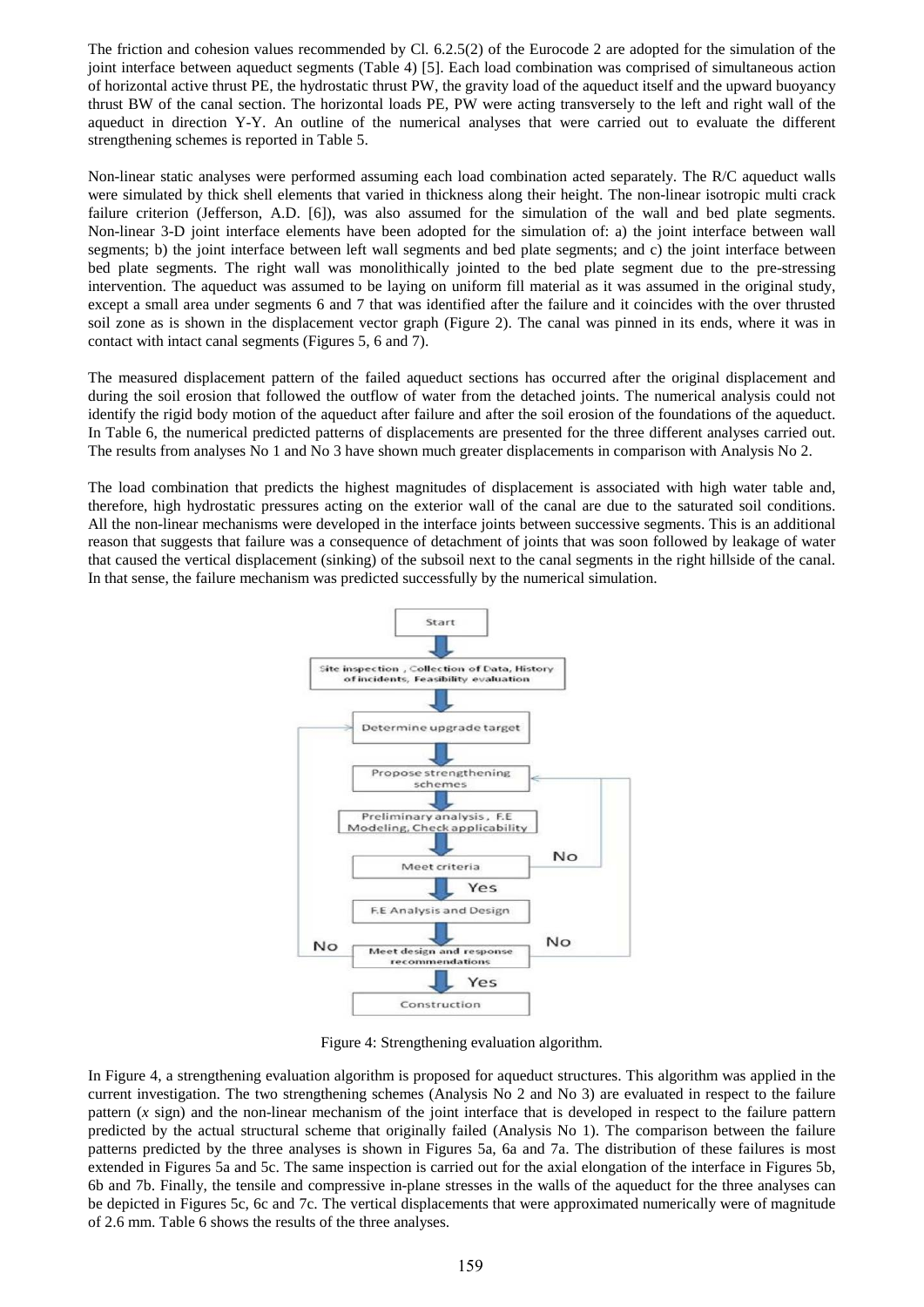Table 6: Results of the three analyses.

| No wall   | Measured displacements |        |         | Analysis No 1 |          | Analysis No 2 | Analysis No 3 |          |  |
|-----------|------------------------|--------|---------|---------------|----------|---------------|---------------|----------|--|
| segment   | (cm)                   |        |         | (cm)          |          | (cm)          |               | (cm)     |  |
|           | dx                     | dy     | dx      | dy            | dx       | $\rm{d}v$     | dx            | dy       |  |
| 2 left    | $-55$                  | $-73$  | $-1.85$ | $-4.30$       | $-0.08$  | $-0,26$       | $-1,96$       | $-4,14$  |  |
| $2$ right | $-29$                  | $-68$  | $-0.12$ | $-0.31$       | $-0.08$  | $-0,20$       | $\theta$      | $-0,30$  |  |
| 3 left    | $-61.5$                | $-84$  | $-4.30$ | $-9.41$       | $-0,10$  | $-0,25$       | $-4,19$       | $-8,90$  |  |
| 3 right   | $-37.5$                | $-79$  | $-0.13$ | $-0.57$       | $-0,10$  | $-0,24$       | $-0.11$       | $-0,06$  |  |
| 4 left    | $-63.5$                | $-86$  | $-5.62$ | $-14.6$       | $-0,10$  | $-0,26$       | $-5,02$       | $-11,90$ |  |
| 4 right   | $-39.5$                | $-80$  | $-0.13$ | $-0.58$       | $-0,10$  | $-0,25$       | $-0,12$       | $-0,52$  |  |
| 5 left    | $-63.5$                | $-166$ | $-5.62$ | $-14.3$       | $-0.09$  | $-0,27$       | $-5,22$       | $-13.70$ |  |
| 5 right   | $-66.5$                | $-109$ | $-0.13$ | $-0.56$       | $-0,09$  | $-0,26$       | $-0,11$       | $-0,51$  |  |
| 8 left    | -42                    | $-20$  | $-0,22$ | $-12.2$       | $-0,22$  | $-0,44$       | $-0,22$       | $-11,80$ |  |
| 8 right   | $-42$                  | $-20$  | $-0.66$ | $-0.15$       | $\Omega$ | $-0,43$       | $\Omega$      | $-0,15$  |  |
| 9 left    | $-7$                   | $-2$   | $-0.71$ | $-6.64$       | $-0,02$  | $-0,26$       | $-0,75$       | $-6,34$  |  |
| 9 right   | $-7$                   | $-2$   | $-0.10$ | $-0.66$       | $-0,02$  | $-0,25$       | $\Omega$      | $-0.63$  |  |